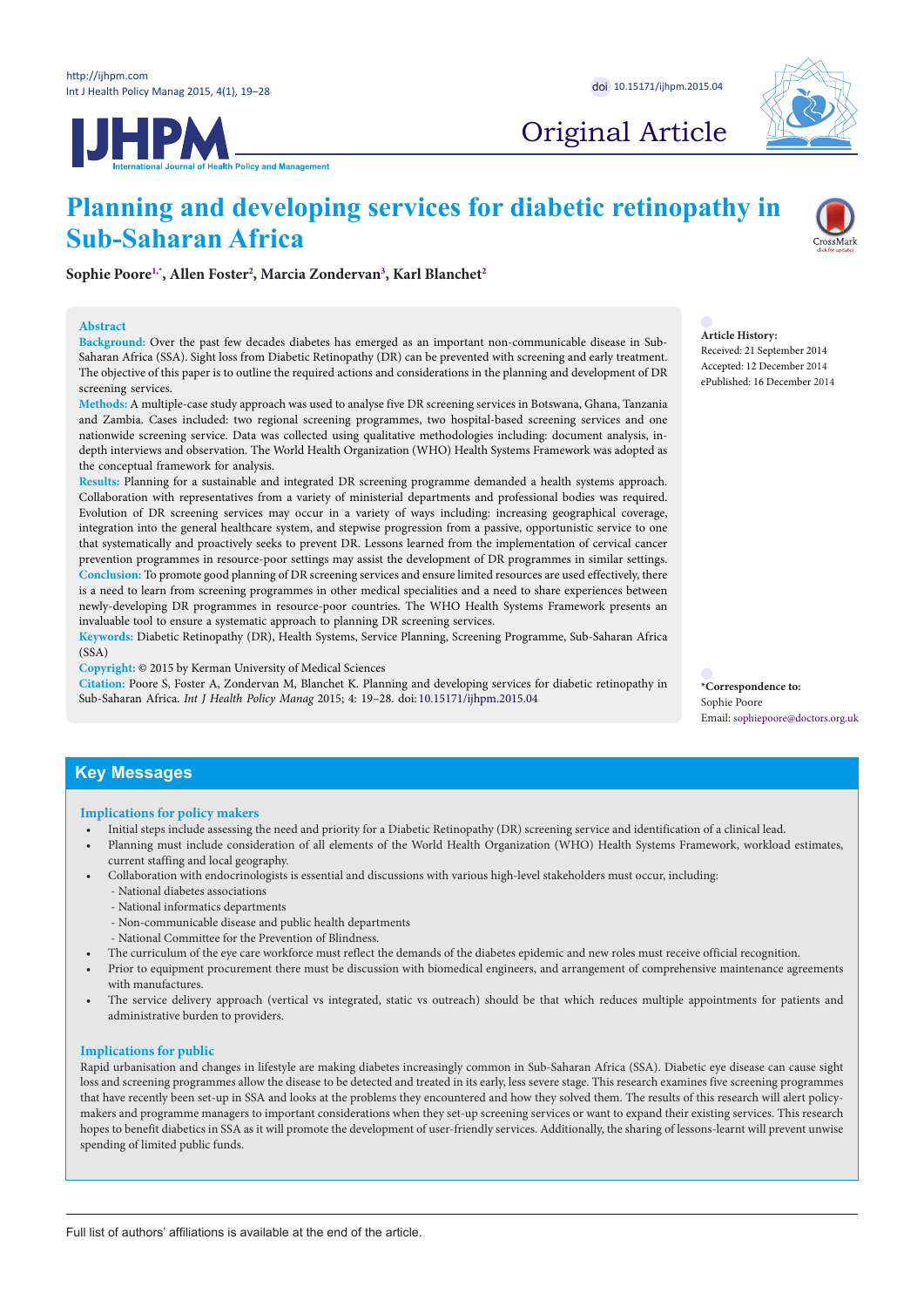# **Introduction**

Diabetes is an increasing cause of morbidity and premature mortality in Sub-Saharan Africa (SSA) ([1](#page-8-3)). The main sightthreatening complication of diabetes is Diabetic Retinopathy (DR) which is a disease of the retina, situated at the back of the eye [\(2](#page-8-4)). The natural history of DR and the availability of effective screening and treatment approaches, justify the development of DR prevention programs. Retinal screening examinations are recommended by the International Council of Ophthalmology (ICO) on a yearly or two-yearly basis ([3\)](#page-8-5). Diabetes is a chronic, multi-system disease requiring multi-disciplinary management and continuity of care ([2](#page-8-4)). In order to provide well-coordinated and well-documented diabetic care, considerable strengthening and reorganisation of the health system is needed as the health system in SSA is more accustomed to treating episodic health events (such as infectious diseases or trauma) ([2](#page-8-4),[4\)](#page-8-6).

Neither guidance nor documented experiences exist concerning establishing DR screening services in developing countries. However, it is possible that lessons learned from cervical cancer prevention programmes in resource-poor settings can assist the development of DR programmes. Poor performance of cervical cancer prevention programs in developing countries is reported most frequently to be a consequence of inadequate planning and lack of systems for continuous monitoring and evaluation - irrespective of the screening test or treatment methods used ([5](#page-8-7)).

This paper will report on the planning, implementation and development of five DR screening programmes in Botswana, Ghana, Tanzania and Zambia. Each programme is supported by a VISION 2020 LINK, these are long-term partnerships between eye departments in Africa and the UK that promote transfer of skills and knowledge. Relevant, practical and transferable information will be shared as derived from analysis of the lessons learned during programme planning and implementation.

Part one is a discussion of the health system considerations pertinent to planning a DR prevention programme. The discussion will be framed using the World Health Organization (WHO) Health Systems Framework or 'building-blocks' ([Figure 1\)](#page-1-0).

<span id="page-1-0"></span>

**Figure 1.** WHO Health Systems Framework ([6](#page-8-8)). Diagram adapted from Blanchet and Patel ([7](#page-9-2)).

Five steps towards implementing and developing a DR screening service are discussed in part two of the article.

# **Methods**

# *Case study methodology*

Multiple case study methodology was used to analyse five DR screening services [\(Table 1\)](#page-1-1) in four SSA countries ([Figure 2](#page-1-2)). Case study design was used, which is an approach to research appropriate for understanding and interpreting complex causal links in natural setting interventions ([8](#page-9-0)).

#### *Data collection*

Case study methodology relies on 'methodological triangulation' which is the collection of data from multiple sources of evidence. This supports the principle of case study research that phenomena can be viewed and explored from multiple perspectives ([9\)](#page-9-1).

Qualitative methods of data collection were employed, including: literature review, semi-structured interviews and participant observation. Data collection was undertaken between June–September 2013.

#### *Literature review*

Review of the scientific and grey literature was conducted.

#### *Document analysis*

A document analysis is a qualitative research method that involves the study of documents to understand their content and to interpret their deeper meanings as revealed by their

<span id="page-1-1"></span>**Table 1.** Case studies

| Programme                                       | <b>Description</b>                 |
|-------------------------------------------------|------------------------------------|
| Kilimanjaro Diabetes Project<br>(KDP), Tanzania | Regional-level, outreach screening |
| Copperbelt DR Screening<br>Programme, Zambia    | Regional-level, outreach screening |
| Muhimbili Hospital, Dar es Salaam,<br>Tanzania  | Hospital eye department-based      |
| Korle Bu Hospital, Accra, Ghana                 | Hospital diabetic clinic-based     |
| Project Pono Letlotlo, Botswana                 | Nationwide screening programme     |

DR= Diabetic Retinopathy

<span id="page-1-2"></span>

**Figure 2.** Location of case studies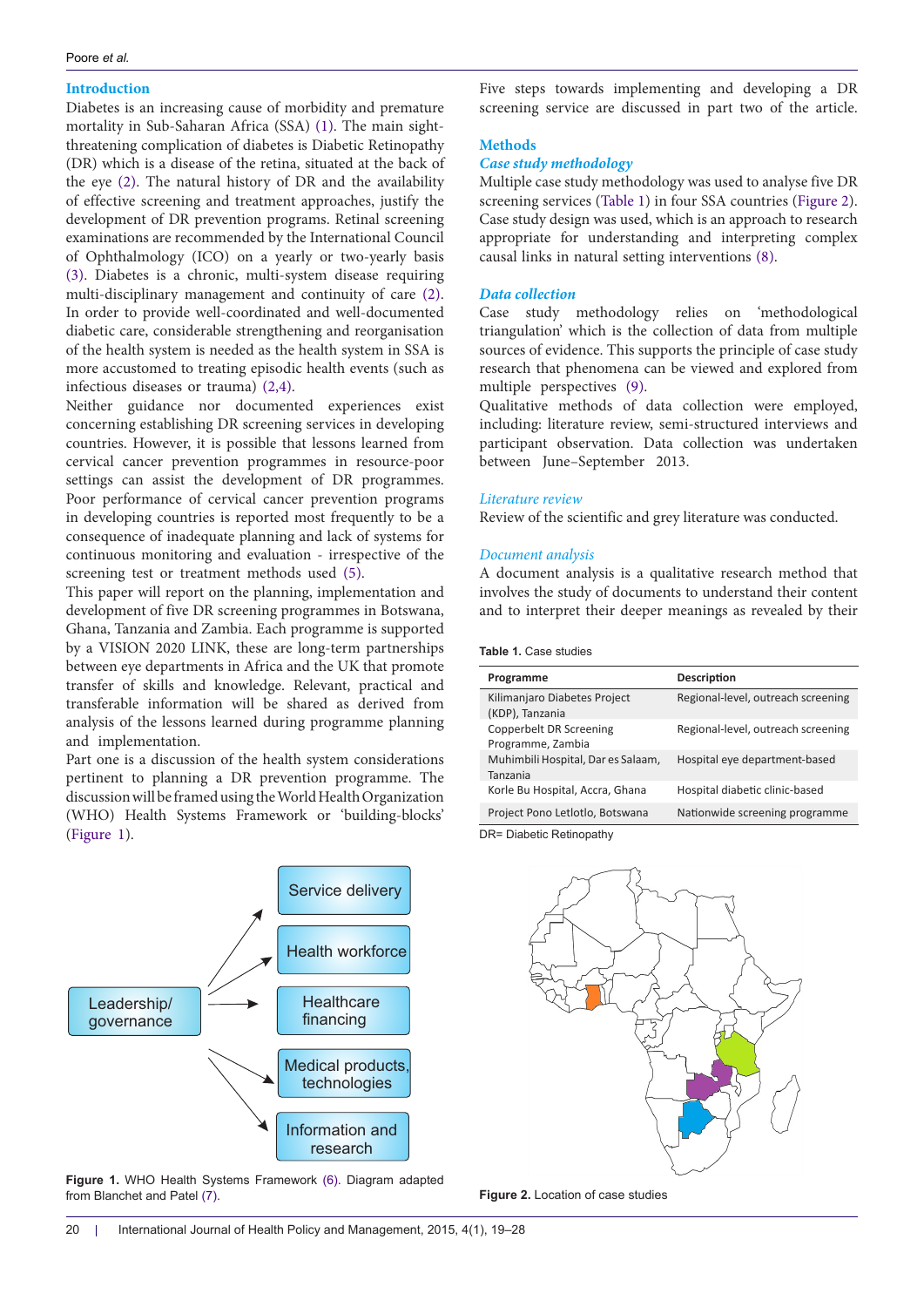style and coverage [\(10\)](#page-9-3). Documents analysed included: VISION2020 LINK documentation, national strategic plans (eye care, diabetes and non-communicable diseases), clinical practice guidelines and Non-Governmental Organisation (NGO) reports.

#### *In-depth interviews*

Fifty-four individuals involved in the delivery and planning of DR programmes were interviewed [\(Table 2\)](#page-2-0). Participants were selected via the snowball technique whereby interviewees recommend professional acquaintances meeting the sampling criteria. In-depth interviewing allows the respondent to recount stories in their own words with prompting by the interviewer [\(10\)](#page-9-3). This qualitative technique is of particular use when detailed information about new issues is required ([11](#page-9-4)). In this study the nature of the prompting questions depended on the interviewee's area of expertise. Interviews were conducted at a location convenient for the interviewee and the average duration was 23 minutes per interviewee. Patients were not interviewed which is a limitation of this study.

# *Observation*

The objective of field observation is to collect data in a 'natural setting'. The researcher spent approximately five days in each setting during which DR prevention activities and planning meetings were observed.

#### *Data analysis*

Cross-checking across data sets (data triangulation) was performed to uncover inconsistencies and reveal recurrent themes. Where data inconsistencies were found, further interviews were conducted. Convergence of data enhances the validity of the findings ([9](#page-9-1),[10](#page-9-3)). The WHO Health System Framework ([Figure 1\)](#page-1-0) was used as the analytical framework.

# **Results and Discussion**

# *Part one: health systems approach to planning Diabetic Retinopathy services 1) Leadership/governance*

#### *Decision to start a screening programme*

In Botswana, a DR prevention programme was deemed

<span id="page-2-0"></span>**Table 2.** Number and role of interviewees

| <b>Interviewee</b>                   | <b>Number</b>            |
|--------------------------------------|--------------------------|
| National Eye Care Coordinator/Deputy | 5                        |
| UK VISION 2020 LINK volunteer        | $\overline{7}$           |
| Ophthalmologist                      | 12                       |
| Endocrinologist                      | $\overline{\mathcal{L}}$ |
| Public health physician              | $\mathbf{1}$             |
| Resident ophthalmologist             | $\overline{\mathcal{L}}$ |
| Ophthalmic nurse                     | 8                        |
| Programme manager                    | $\mathfrak{p}$           |
| Ophthalmic imaging technician        | $\mathbf{R}$             |
| Optometrist                          | $\mathfrak{D}$           |
| Administrator                        | $\mathbf{R}$             |
| Diabetic association manager         | $\mathfrak{D}$           |
| Biomedical engineer                  | $\overline{\mathcal{L}}$ |
| Total                                | 54                       |

necessary subsequent to an epidemiological study that found DR was the second leading cause of blindness after cataract (20% and 46.9% respectively) [\(12](#page-9-5)).

In all other programmes under investigation, initiation of programmes arose largely from ophthalmologists with specialist interest in retinal diseases (and in the case of Ghana, an endocrinologist) who encountered a high patient load of late-stage DR and saw screening as a natural solution.

Sufficient public health justification for screening, based on scientific evidence, is a strong tool to garner political commitment for screening programs, particularly in an environment of competing priorities. Despite the lack of local data, there is sufficient evidence available for extrapolation that can demonstrate the likely scale of the problem, and assist projections in morbidity and blindness reduction.

DR screening programmes are proven to be cost-effective interventions in high-income settings, [\(13\)](#page-9-6) however, this is yet to be determined in African settings ([2](#page-8-4)). It is important to note that cervical cancer programmes benefit from large volumes of evidence, especially economic analyses and modelling studies, that informed government decisions to commence cervical cancer screening ([14](#page-9-7)[,15](#page-9-8)).

It is recognised that if screening tests are accessible to and affordable to the population, then opportunistic case detection occurs irrespective of evidence and policy ([16\)](#page-9-9). If screening begins haphazardly, without guidelines, standards or structure, an inequitable and inefficient system can arise and direct patient harm might ensue ([16](#page-9-9)).

# *Leadership and management*

In SSA, ophthalmologists with specialist training in retinal diseases are few in number hence concern might exist that self-identifying leaders will not emerge. Finding a retinal ophthalmologist to adopt the role of clinical lead may involve an active search (such was the case in Botswana) or opening up the role to endocrinologists (as is sometimes practiced in the UK).

Multidisciplinary planning and management was observed in the Kilimanjaro Diabetes Programme (KDP) with an endocrinologist, programme manager, database designer and ophthalmologists on the management committee. Inclusion of the endocrinologist brought significant benefits including promoting interdepartmental relationships and facilitating linkages with other general/diabetic doctors in the region, national diabetes networks and international funding bodies.

# *Governance*

All countries under investigation confirmed political commitment through recognising the importance of DR within the Ministry of Health (MoH) National Eye Care Plan. In order for sustainable and integrated services, it appeared that attention to the function of governance within all health system building blocks was key [\(Figure 1](#page-1-0)). This was particularly the case in Botswana, where in order to plan the national programme, a series of high-level stakeholders were engaged (Table 3).

#### *2) Service delivery*

Various methods of delivering the screening test were selected as outlined in [Table 4.](#page-3-0) Advantages and disadvantages of the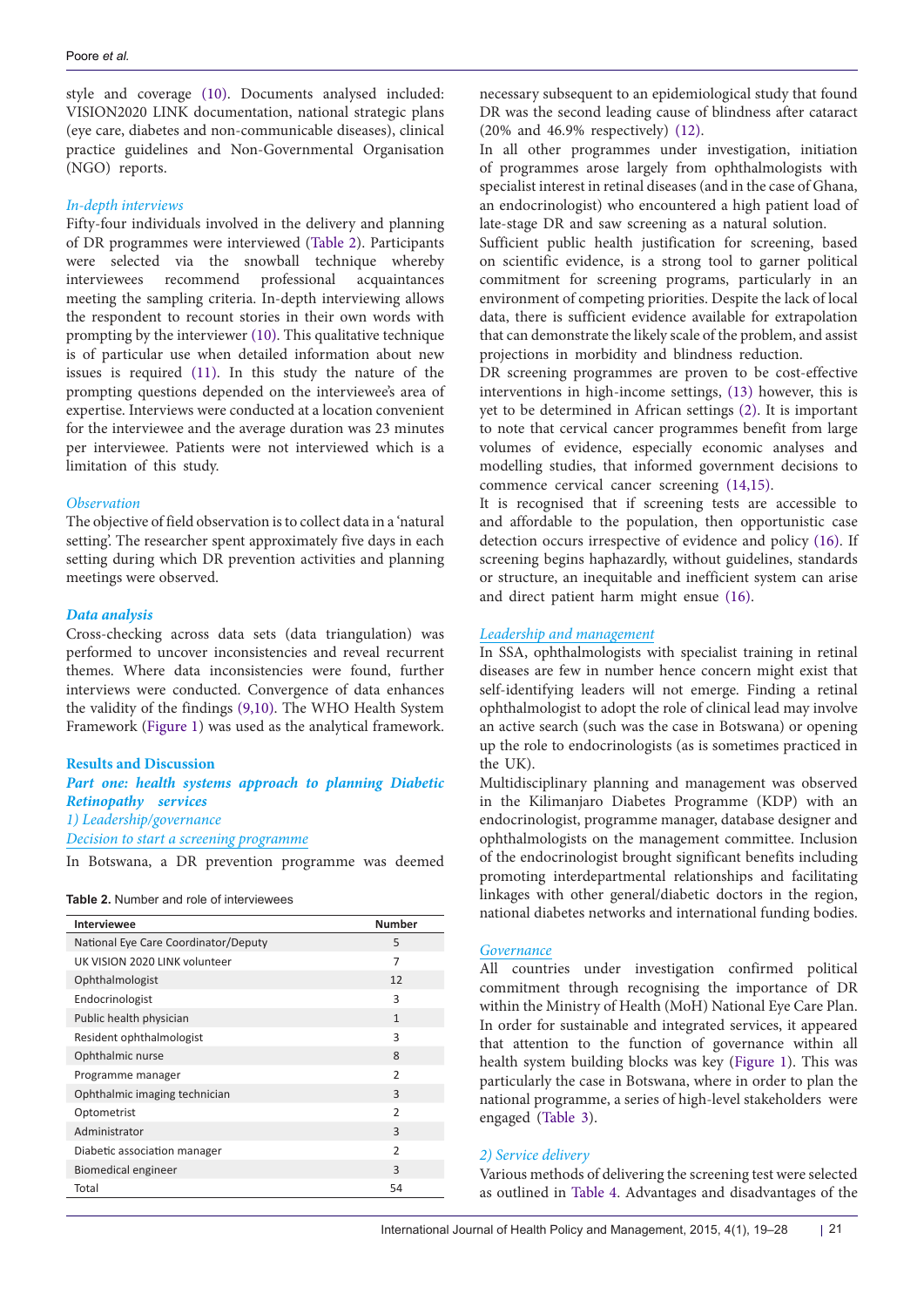**Table 3.** List of stakeholders engaged during the planning process for Botswana's national screening programme

| <b>Stakeholder</b>                                     | Involvement                                                                                                                           |
|--------------------------------------------------------|---------------------------------------------------------------------------------------------------------------------------------------|
| MoH National Committee for the Prevention of Blindness | Continuous engagement with this department allowed alignment with the national eye care<br>strategy.                                  |
| MoH Non-Communicable Disease Department                | Identified synergies between strategies for DR and diabetes.                                                                          |
| <b>MoH Head of Clinical Services</b>                   | Negotiations regarding staff transfers.                                                                                               |
| MoH Chief Biomedical Engineer                          | Discussed new equipment and engineer training needs.                                                                                  |
| MoH Chief Pharmacist                                   | Discussed drug shortages at the health facility level to identify bottlenecks in procurement.<br>Analysis of national drug formulary. |
| MoH Chief Information Technologist                     | Requirements for a DR screening module were presented to the developers of the MoH<br>electronic patient record system.               |
| Medical School of Botswana                             | Opportunities presented for research within the DR programme.                                                                         |
| <b>Higher Education Institutions</b>                   | Development of an accredited grading course.                                                                                          |
| Diabetic Association of Botswana                       | Leaders and members were sensitised to the DR screening programme.                                                                    |
| MoH= Ministry of Health; DR= Diabetic Retinopathy      |                                                                                                                                       |

<span id="page-3-0"></span>**Table 4.** Mode of service delivery

| Programme                                    | Service delivery                                                                                                                      |
|----------------------------------------------|---------------------------------------------------------------------------------------------------------------------------------------|
| Korle Bu Hospital, Accra, Ghana              | Static screening in diabetic clinic by ophthalmoscopy                                                                                 |
| Muhimbili Hospital, Dar es Salaam, Tanzania  | Static screening in eye department by slit-lamp biomicroscopy                                                                         |
| Kilimanjaro Diabetes Project (KDP), Tanzania | Screening outreaches using fundus camera                                                                                              |
| Copperbelt DR Screening Programme, Zambia    | Screening outreaches using fundus camera                                                                                              |
| Project Pono Letlotlo, Botswana              | Mixed methods including: static fundus camera in diabetic clinic, transporting patients to a central fundus<br>camera, ophthalmoscopy |

available tests are available on the ICO Guidelines for Diabetic Eye Care ([3](#page-8-5)).

#### *Vertical vs integrated*

One of the key planning decisions influencing service delivery of cervical cancer screening programmes is whether programmes are vertical, or integrated into other health services ([5\)](#page-8-7). In vertical or stand-alone programmes, the workforce, infrastructure and informatics are devoted to only one service [\(5](#page-8-7)[,17](#page-9-10)). Fully integrated services involve managerial or operational changes to health systems to create permanent services that are fully merged with multifunctional healthcare delivery [\(17](#page-9-10)).

Different extents of integration were observed in the programmes investigated. Various factors were seen to influence the decision of whether to integrate DR screening programmes into diabetes care and/or ophthalmology, such as: specialty of the clinical lead, orientation of the funding body, and available human and material resources. [Table 5](#page-4-0) shows the strengths and limitations of three different extremes of integration.

# *Static vs outreach screening site*

Various models of service delivery are applicable to settings which are different in terms of their geography, resource levels and health facility and staffing arrangements. DR screening can be delivered using static or outreach sites, or a combination ([Table 6](#page-4-1)). Static services are those that are provided regularly at an established facility. Outreach services use a variety of facilities (healthcare or non-healthcare) and bring in the staff, equipment and supplies for a limited time.

# *Screening services-based in the eye department*

The success of eye department-based services appeared to

be related to the extent of professional integration between the diabetes and eye departments. The term 'professional integration' refers to the act of collaboration between health professions or specialities to provide joined-up services [\(18](#page-9-11)). Challenges with providing joined-up services arose firstly when endocrinologists were poorly informed of the services being provided by the eye department.

*'They [eye department] started something and doing the lasers, but with the problem with the linking of information to the [endocrinology] consultant, you don't know what is happening, what they are offering'* (Informant 28)*.*

Secondly, challenges arose when the endocrinologist was unaware of a patients screening status.

*'There is no separate file where you can see if a patient has been screened or not. You have to rely on when you see the patient. Or at least in that clinic it would be good to know how many patients [have attended screening]; is it 20%, 30% or 40%?'* (Informant 28).

A final challenge facing this model of service delivery was that patients would find it difficult to reach the eye department, patients would dislike joining a further a queue at the eye department, and finally same-day screening appointments were not always available at the eye department.

*'Patients have to move and you can imagine the distance […] at least the appointments can be given at the same place'*  (Informant 28).

However, successful models of eye department-based screening were observed in Botswana. One clinic found that providing a reliable, weekly service was successful.

*'It's working well because it's an open-system that they know every Friday is diabetic [retinopathy screening] clinic day so if a patient maybe fails to come this Friday, other Fridays they can still turn up'* (Informant 1).

In a second clinic in Botswana, strict structuring of patient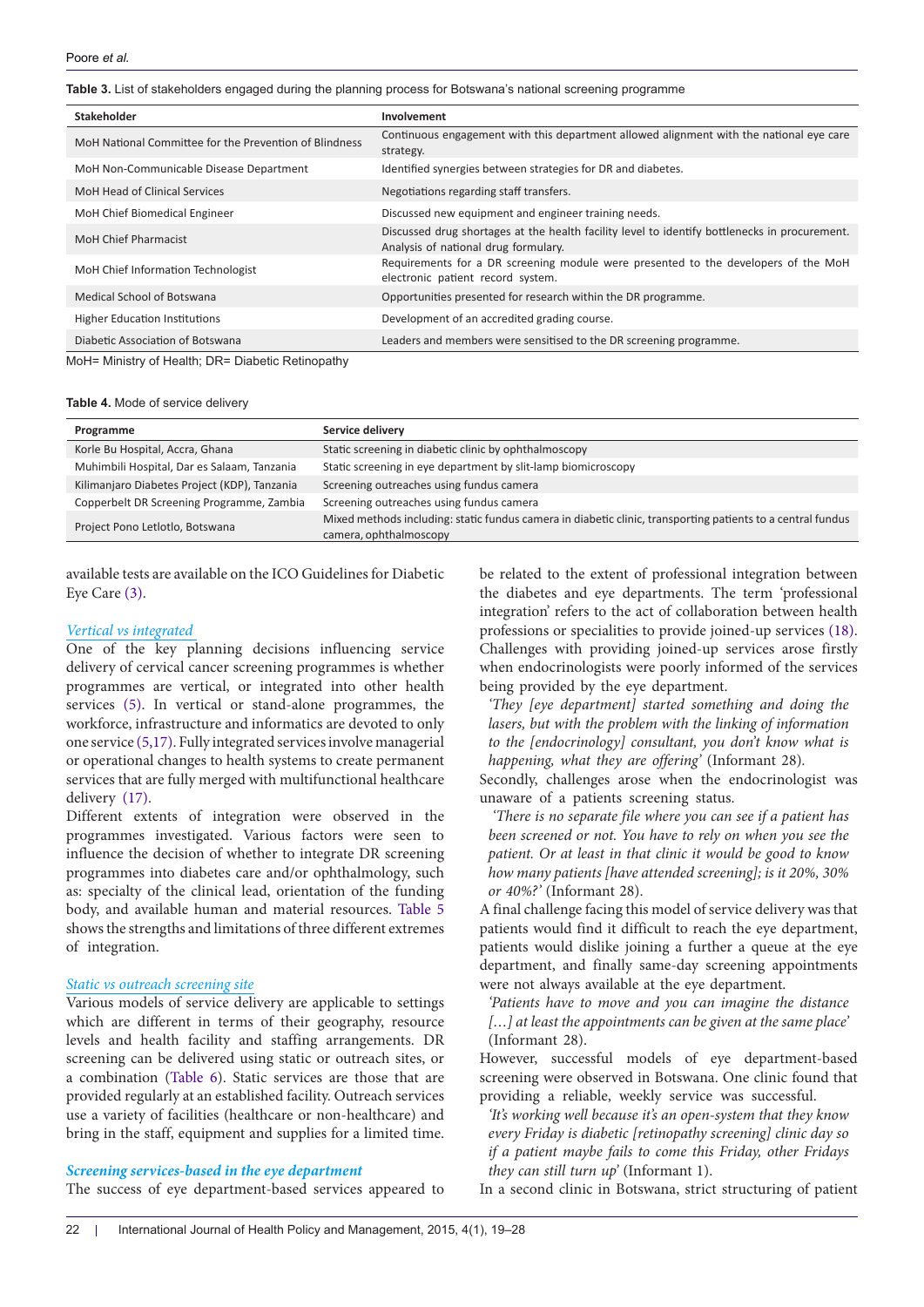#### <span id="page-4-0"></span>**Table 5.** Strengths and limitations of vertical and integrated programmes

|                    | Vertical                                                                                                                                                      | Integrated into diabetes care                                                                                                                                                               | Integrated into ophthalmology                                                                                                                                                                                                        |
|--------------------|---------------------------------------------------------------------------------------------------------------------------------------------------------------|---------------------------------------------------------------------------------------------------------------------------------------------------------------------------------------------|--------------------------------------------------------------------------------------------------------------------------------------------------------------------------------------------------------------------------------------|
| <b>Strengths</b>   | • Higher commitment to DR<br>prevention objectives<br>Staff roles and responsibilities<br>$\bullet$<br>clearly defined<br>• Fewer staff need training         | • Part of a one-stop service for<br>diabetic complications<br>Easy access to target population<br>$\bullet$<br>so less need for a call/recall<br>system<br>Easy access to diabetic register | On-site referrals if screen positive<br>Other causes of vision loss can be explored<br>$\bullet$<br>Screening equipment can be used for other<br>$\bullet$<br>clinical requirements                                                  |
| <b>Limitations</b> | • Higher cost for health system<br>as no sharing of facilities or<br>equipment<br>Logistical burden to the client<br>$\bullet$<br>for screening and referrals | New staff will be required<br>$\bullet$<br>Patients to travel to referral<br>appointment<br>Blurry vision for other<br>$\bullet$<br>appointments on this day due to<br>dilation drops       | May excessively increase workload<br>Patients may only present upon deterioration of<br>vision<br>Competing priorities (prevention seen as less<br>urgent than treatment)<br>Have to specifically travel to screening<br>appointment |

DR= Diabetic Retinopathy

<span id="page-4-1"></span>**Table 6.** Strengths and limitations of static and outreach methods of service delivery

|                  | <b>Static</b>                                                                                                                                                                                                                                                                                                             | Outreach                                                                                                                                                                                                                                                                                                                                                                                                                                  |
|------------------|---------------------------------------------------------------------------------------------------------------------------------------------------------------------------------------------------------------------------------------------------------------------------------------------------------------------------|-------------------------------------------------------------------------------------------------------------------------------------------------------------------------------------------------------------------------------------------------------------------------------------------------------------------------------------------------------------------------------------------------------------------------------------------|
| <b>Strengths</b> | Easy to book and attend referral appointments if screening held<br>$\bullet$<br>in eye department<br>If poor view of fundus is obtained by screening test, alternative<br>$\bullet$<br>equipment may be available to achieve a better view<br>Screening is convenient for patient if held in diabetic clinic<br>$\bullet$ | Higher coverage as screening is taken to the patient<br>$\bullet$<br>Raises awareness amongst the community<br>$\bullet$                                                                                                                                                                                                                                                                                                                  |
| Limitations      | Patients not attending diabetic clinic may not benefit from<br>$\bullet$<br>service<br>• On-going efforts required to promote services and provide<br>transport to static service<br>Patients may only travel for screening if vision is already<br>$\bullet$<br>impaired                                                 | Patients without the means to travel to treatment facilities<br>will be screened, resulting in a poor treatment uptake rate<br>Field conditions and lighting may be inadequate for accurate<br>$\bullet$<br>grading<br>Image transfer systems may be required<br>$\bullet$<br>Fundus cameras may break if taken over rough terrain<br>$\bullet$<br>Cost and time for mobile team<br>$\bullet$<br>Requires intensive planning<br>$\bullet$ |

flow between the ophthalmic and diabetes departments, in combination with good 'nurse-to-nurse' communication, helped create a joined-up service.

*'The nurse who conducts the diabetic clinic she tells patient; 'You are not supposed to come to your diabetes check, before you [must] pass by the eye clinic for the retina check''*  (Informant 3).

#### *Screening services-based in the diabetes clinics*

In Ghana and a further clinic in Botswana, DR screening was included as a routine part of the holistic diabetic check. The predominant problem facing this model of service delivery was that patients with positive screening tests frequently failed to attend the eye department. Patients were deterred by the prospect of long queues after having waiting in lengthy queues in the diabetic clinic. Transfer of patient records between departments also inhibited same-day services.

# *Screening outreach services*

The KDP and Copperbelt programmes operated outreach models, undertaking DR screening at the patients' local clinic with *fundus* photography. Both programmes achieved very high screening rates. The KDP screened 90% of the 3,175 patients registered with the KDP over a period of just over two years (AusAid Project Proposal 2012–4. Unpublished data, 2012). Within a period of five months, the Copperbelt screened 1,233 patients (CBM Narrative Monitoring Report. Unpublished data, 2013).

Uptake of referrals to the eye department after a positive screening test was the main challenge faced by these programmes.

*'The most pressing question for us; why do so many patients not come? The whole thing is in vain if they don't come for treatment'* (Informant 11).

Misconceptions about screening may cause patient attrition as illustrated by one interviewee.

*'The issue was them coming over for treatment. I think what they had in mind was everything being done at the screening point'* (Informant 30).

Additionally, the community was reported to hold myths about the eye hospital, affecting the uptake of referrals.

*'They come for screening, then they go home and the people at home discourage them from coming they will tell them* 

*when you go there that's it, the sight is gone'* (Informant 30). Steps were taken to encourage patients to attend including: phone call reminders, bus transportation and research into barriers to uptake of referrals.

#### *Call/recall and referral systems*

Due to lack of systems to facilitate call/recall (poor mobile phone coverage, poor literacy, lack of postal systems, lack of diabetic registers), community education schemes were essential and highly effective in attracting patients to screening. For example in the Copperbelt, where no diabetic register existed, patients were invited to screening through the provision of information and education to the diabetic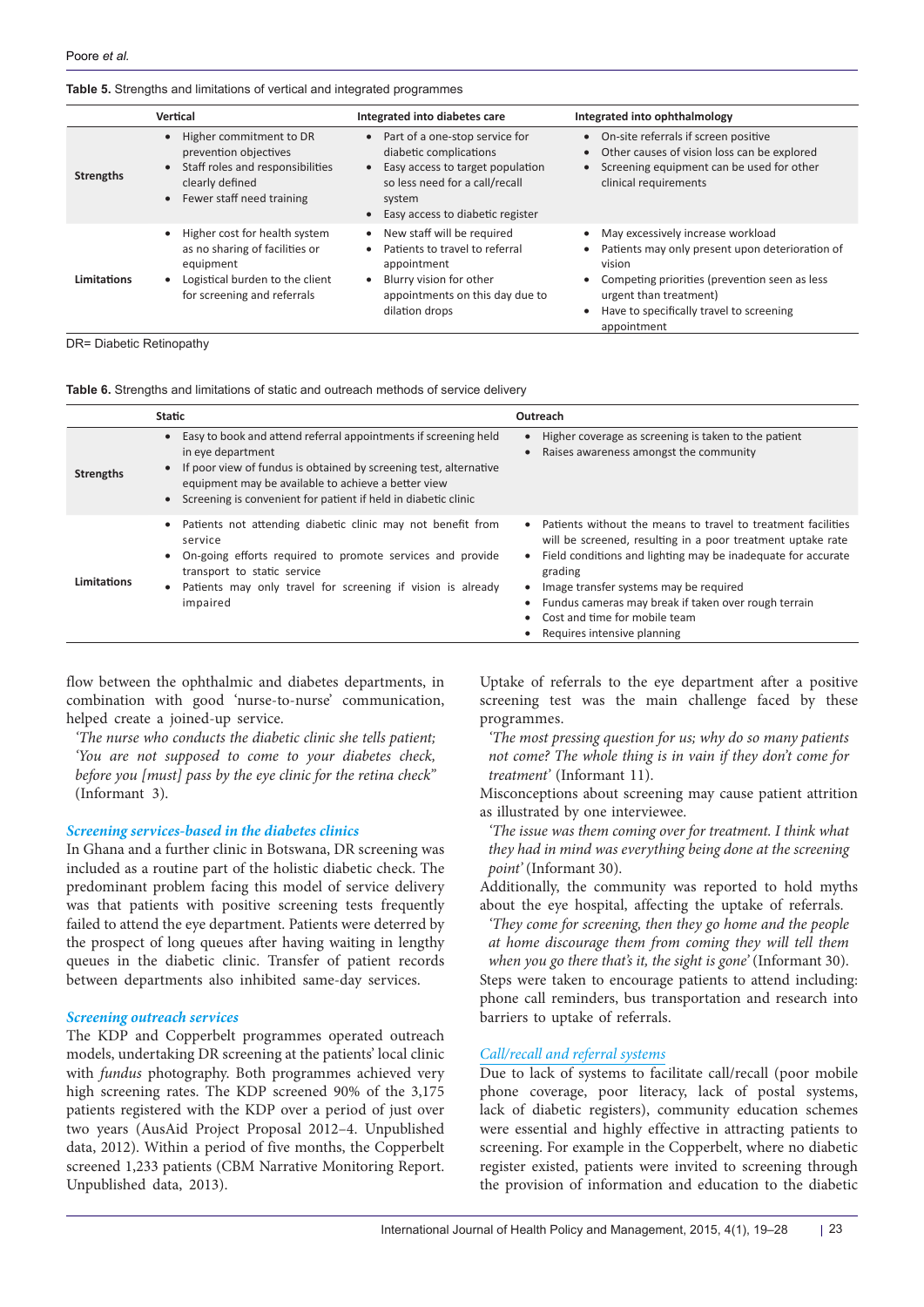clinics and community. The high screening rate achieved by the Copperbelt demonstrates that services can still thrive where resources are not available to start registers and formal call/recall systems.

#### *3) Health workforce*

# *Screening needs and options*

Different cadres adopted the role of screeners/graders in the various programmes. The strengths and limitations of each are summarised in [Table 7](#page-5-0). With adequate training non-medical staff were able to competently screen and grade. The main challenge facing cadres less accustomed to image interpretation was the infrequent opportunities they were given to practice their skills. It appeared to be a tradeoff between having a small number of dedicated graders and having numerous graders allowing large throughput at outreach but limited grading episodes in between.

*'[In the UK] they explained to us you have to be doing it every day so that you fine tune. But here you are this side, you are that side, and it's a bit of a challenge'* (Informant 39).

A similar issue was abated in the UK by a recommended annual minimum of 1,000 image sets for non-optometrist/ ophthalmologist graders ([19](#page-9-12)).

Due to the need for multiple treatment and follow-up episodes, screening programmes can exponentially increase the workload. An essential element of planning a DR programme is ensuring sufficient health workers are trained to treat DR. Workload estimation in SSA was challenged by the lack of diabetic registers and epidemiological data. A solution in the Copperbelt was the use of pharmacy data of dispensed diabetic medication to gain regional estimates of known diabetics from which to base further calculations. Additional ophthalmologists trained in the diagnosis and management of DR are required and Burgess *et al*. [\(2\)](#page-8-4) provide recommendations to improve training in retinal diseases in SSA including: increasing the total number of ophthalmologists to allow increased sub-specialisation, and developing centres of excellence for retinal care and subspecialist training. Task shifting is also likely to be required and is already underway in some situations e.g. in the Copperbelt, where an ophthalmic nurse was being trained to provide laser treatment.

# *Planning for workforce sustainability*

- 1. Staff Transfers: Transfer of staff by the MoH is a common phenomenon and posed a threat to the newly emerging programmes. In order to ensure the programmes were not jeopardised and specialist training not wasted, various solutions were sought: specialised training was focused on personnel employed under the eye unit, agreements formed with the MoH and DR services were placed in facilities with static staffing arrangements.
- 2. Responsive curriculum: The curriculum of many healthcare professionals must evolve to meet demands of the epidemic of diabetes. For example, in Tanzania the MoH National Eye Care Plan strives to ensure a responsive biomedical engineer curriculum through submitting new ophthalmic equipment maintenance requirements for inclusion in the undergraduate curriculum ([20](#page-9-13)).
- 3. Licensing and recognition of new roles: Where task shifting or a broadening in scope of traditional roles was necessary in cervical cancer screening programmes, new roles were more readily recognised when decisions were made in conjunction with relevant professional organisations and licensing bodies ([5](#page-8-7)). An example from eye care in Ghana, was that in order for slit-lamp examinations to be officially accepted into the skill-set of the ophthalmic nurse, approval had to be gained from the Nursing and Midwifery Council of Ghana.

In multiple programmes, DR screening programme staff were employed via NGO funding. To afford greater sustainability, newly created positions (such as programme manager, photographer etc.) are likely to require formal recognition to appear on the government payroll.

# *4) Financing*

# *Out of pocket expenditures*

In the majority of programmes, screening was free of charge or performed at a small fee and treatment would usually incur a cost to the patient. Exceptions to the rules were frequently reported.

#### *Insurance schemes*

In the context of the Ghanaian National Health Insurance

<span id="page-5-0"></span>

|  |  |  | Table 7. Strengths and limitations of each cadre for screening/grading |  |  |  |  |  |  |  |  |
|--|--|--|------------------------------------------------------------------------|--|--|--|--|--|--|--|--|
|--|--|--|------------------------------------------------------------------------|--|--|--|--|--|--|--|--|

|            | <b>Technician</b>                                                                                                                                                                                                       | <b>Ophthalmic nurse</b>                                                                                                    | <b>Optometrist</b>                                                                                                                                               | Ophthalmologist                                                                                                                                                                                                                            |
|------------|-------------------------------------------------------------------------------------------------------------------------------------------------------------------------------------------------------------------------|----------------------------------------------------------------------------------------------------------------------------|------------------------------------------------------------------------------------------------------------------------------------------------------------------|--------------------------------------------------------------------------------------------------------------------------------------------------------------------------------------------------------------------------------------------|
| Strength   | Good geographical coverage<br>$\bullet$<br>Able to maintain equipment<br>Fewer competing clinical<br>$\bullet$<br>demands                                                                                               | Good geographical<br>coverage<br>Good counselling<br>skills<br>If camera<br>$\bullet$<br>breaks, can use<br>ophthalmoscope | Experienced in use of<br>$\bullet$<br>various ophthalmic<br>equipment                                                                                            | Can give immediate feedback of<br>screening test result<br>Can screen and treat during same<br>appointment<br>Equipped with skills and facilities<br>to visualise 'ungradable' images<br>May be appropriate as a quality<br>control grader |
| Limitation | Require training in grading<br>Immediate feedback of<br>screening test result may not<br>be possible unless further<br>grading and communication<br>competencies achieved.<br>Quality assurance system may<br>be needed | Require training<br>in grading and<br>screening test<br><b>Quality assurance</b><br>system may be<br>needed                | Poor geographical<br>$\bullet$<br>coverage, but situated<br>in cities (where<br>diabetes predominates)<br>Quality assurance<br>$\bullet$<br>system may be needed | Poor geographical coverage, but<br>situated in cities (where diabetes<br>predominates)<br>Expensive resource<br>Residents were the graders for the<br>KDP and proved to be reliable, but<br>required financial incentives                  |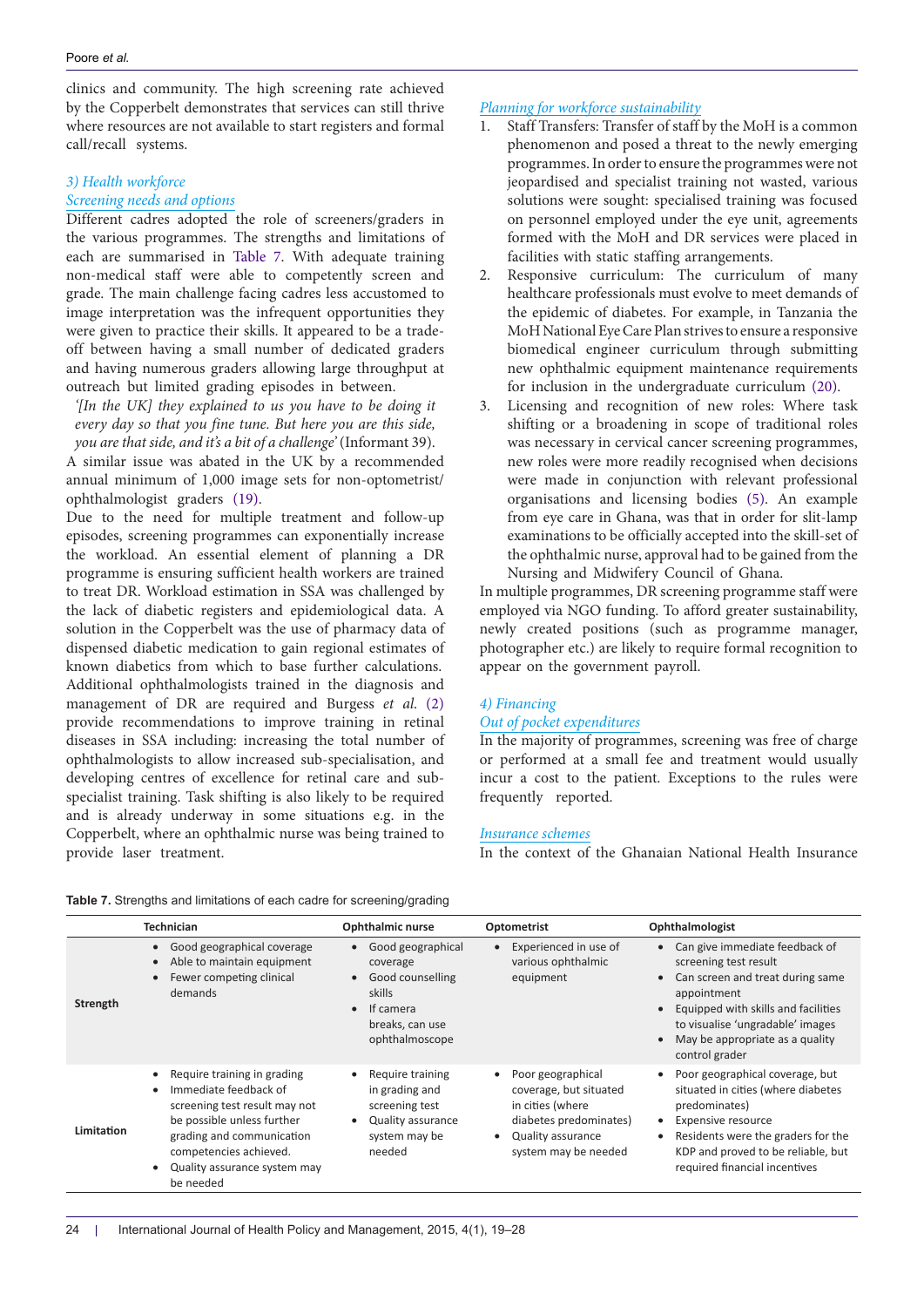Scheme (NHIS), an important preparatory step was to understand the minimum services covered by the scheme. The list of minimum services contained no mention of retinal detachment or laser treatment, furthermore, ophthalmic diagnostic drugs (e.g. dilating drops) are not covered by the NHIS [\(21\)](#page-9-14).

# *Government*

Government reimbursement for DR prevention services may be derived from different government departments to the majority of ophthalmic services. For example, in Ghana, diabetes and outreach services sit within the Public Health Directorate whereas eye care provision is under the remit of the Institutional Care Directorate, this is thought to contribute to the difficulty in accessing public health budgets for ophthalmic nurse outreaches [\(21](#page-9-14)).

# *Donors*

The programmes under investigation were funded by varied NGOs, specialising in diabetes, ophthalmology or disability prevention. The orientation of the funding body reflected the scope of the programme.

A strong suggestion from the programme managers was that relationships with diabetic organisations should be formed as early as possible in the planning phase so that DR is not omitted from general diabetes projects and funding. Both DR programmes in Tanzania found that collaborating with the Tanzania Diabetic Association brought significant benefits, including involvement in general diabetes projects and easier connections with diabetic funding bodies.

# *5) Medical products and technologies Screening*

Fundus cameras were possessed by all programmes visited and used either for screening or diagnosis. Four out of the five programmes studied were impacted by malfunctioning cameras and repair was inhibited as:

- Engineers in SSA lack experience with fundus cameras;
- Manufacturer support was slow and problematic;
- Limited learning was gained from manufacturer visits;
- Access to required manufacturer manuals is restricted;
- Spare parts were hard to acquire.

It was reported that during procurement consideration was not given to: the technicians' familiarity with equipment, the ease of contacting the manufacture, the availability of spare parts, and frequently the equipment was without the necessary manuals.

*'You are just called to fix it. When they were requesting you were not involved. Then when you get there you have no manual'* (Informant 20).

Considerations prior to procurement and relevant areas for negotiation with the supplier may include: location of distributor, availability of a training package and comprehensiveness of the maintenance scheme.

# *Treatment*

Anti-Vascular Endothelial Growth Factor (anti-VEGF) injections were used in some centres, however, laser therapy is recommended as a more economic treatment option as running costs are lower [\(2](#page-8-4)[,3](#page-8-5)). Despite this, anti-VEGF is important in the therapeutic armamentarium for DR and part of the planning process in Botswana was to consult the MoH chief pharmacist and analyse the drug formulary to identify the available drug preparations.

# *6) Informatics and research*

# *Database development*

DR databases were a significant enabling feature in both the practical operation and quality assurance of the programmes. The KDP demonstrated the wider benefits that a database conveys: the research capacity of the diabetes and eye departments was increased, reporting to their funder was made easier as the required programme statistics were embedded into the database, and finally it allowed detection of geographic and demographic inequalities in service uptake. Future research plans and reporting requirements should be considered at the database development phase.

The creation of a DR screening database is challenged in lowresource settings by the lack of diabetic registers. Different approaches to developing a database were observed as displayed in [Table 8.](#page-6-0)

The sourcing of patients differed according to the level of professional integration between diabetes and eye departments. Screening programmes working in close conjunction with the diabetes department had good access to diabetic patients through this route; screening programmes with a less integrated approach added patients to their database at the point of screening. In Botswana, embedding

<span id="page-6-0"></span>

| Table 8. Scope, coverage and development of four DR screening programme databases |  |  |  |
|-----------------------------------------------------------------------------------|--|--|--|
|-----------------------------------------------------------------------------------|--|--|--|

| Programme                                       | Type                               | Main scope of data                                     | Coverage                                     | <b>Development process</b>                                                                                                                                                                  |
|-------------------------------------------------|------------------------------------|--------------------------------------------------------|----------------------------------------------|---------------------------------------------------------------------------------------------------------------------------------------------------------------------------------------------|
| <b>KDP</b>                                      | Microsoft<br>Access                | Diabetes register,<br>DR screening                     | Regional                                     | Patients were sourced through their attendance at diabetes clinics.<br>Database was created by an ophthalmologist, maintained by data<br>entry clerks.                                      |
| Copperbelt DR<br>Screening Programme,<br>Zambia | Microsoft<br>Excel                 | DR screening and<br>treatment                          | Regional                                     | Created by the clinical staff through registering each patient attending<br>the DR screening outreaches.                                                                                    |
| Project Pono Letlotlo,<br>Botswana (plan)       | <b>EHR</b>                         | Numerous clinical<br>specialties                       | National<br>coverage<br>anticipated          | The MoH of Botswana is supporting the development of a national<br>electronic system for clinical record keeping. Inclusion of a DR<br>screening module was requested by the planning team. |
| Korle Bu Hospital,<br>Accra, Ghana              | Paper-based/<br>Microsoft<br>Excel | DR screening,<br>insurance, other<br>eye diseases, BMI | National<br><b>Diabetes</b><br>Centre, Accra | A patient ledger is maintained by the ophthalmic nurses stationed in<br>the diabetic centre. The data is also transferred to Microsoft Excel.                                               |

DR= Diabetic Retinopathy; KDP= Kilimanjaro Diabetes Programme; EHR= Electronic Health Record; BMI= Body Mass Index; MoH= Ministry of Health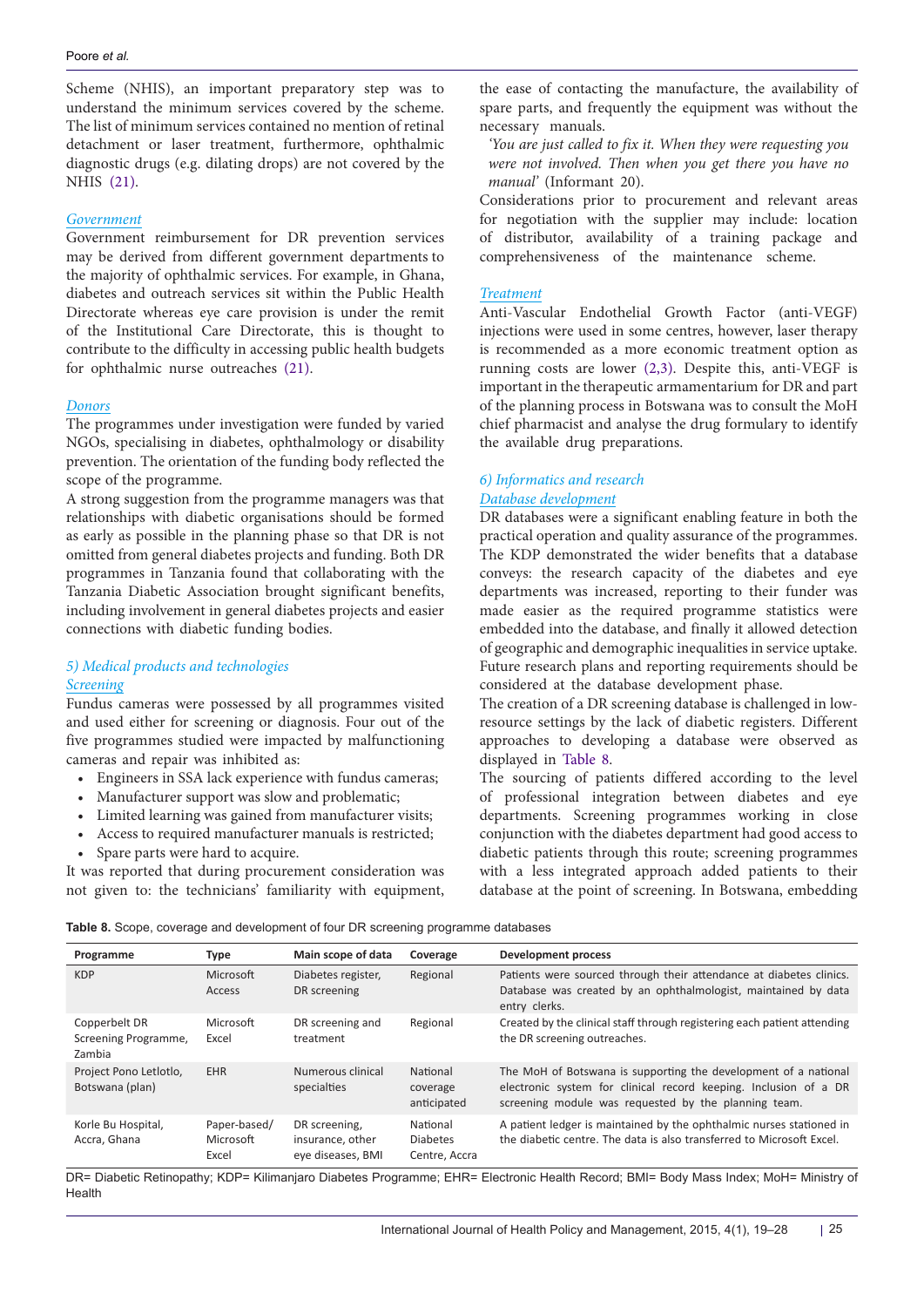#### Poore *et al.*

DR screening into the national Electronic Health Record (EHR) will facilitate integration into the general health system. The opportunity to be part of the national EHR was enabled through planning at the MoH level.

Diabetes is a laboratory diagnosis, and disease monitoring is also by laboratory tests. Laboratory data may present a valuable resource in workload estimation, patient tracking and database creation. The Ghana National Diabetes Centre is in the process of developing a EHR for diabetic patients and laboratory data appeared to play an essential role in both the needs assessment and in creation of the database through merging clinical visit data with laboratory data [\(22\)](#page-9-15).

# *Image transfer*

In programmes using fundus photography as the screening test, multiple-level grading of images may be adopted whereby either all images, or a proportion of images are reassessed for quality purposes. Single-level grading is also an option however it requires highly-skilled graders and may be challenging in the outreach environment [\(19\)](#page-9-12).

Multiple-level grading is facilitated by image transfer systems, however, in the programmes studied, physical passing of the laptop or transfer between hard-drives was the only mechanism for image sharing. Improvement in this domain is likely to confer benefits to other specialities in which monitoring of images over time is required, strengthening the case for improved health informatics.

# *Part two: implementation and development of services*

Four main approaches by which services evolve are outlined below.

#### *Stepwise approach – opportunistic to systematic*

Screening services emanating from hospital facilities were seen to take a stepwise approach to development. [Table](#page-7-0) [9](#page-7-0) demonstrates a five step approach towards developing a DR screening service and [Table 10 s](#page-7-1)hows the stage of development of the programmes under investigation. Progression through the steps outlined in [Table 10](#page-7-1) incrementally increases the patient load and permits a gradual strengthening of eye department treatment capacity. At each step the accessibility of screening is improved and the service is moved from opportunistic to systematic. Opportunistic screening is the provision of a screening test upon presentation to a healthcare provider for reasons unrelated to that disease ([24\)](#page-9-16). Systematic screening encompasses a series of planned

<span id="page-7-0"></span>**Table 9.** Stepwise approach towards implementing and developing a DR screening service. This model was informed both by findings from the field and by the four step approach towards development of systematic screening programs for sight-threatening DR proposed by Scanlon *et al.* ([23\)](#page-9-17).

| Five steps towards implementing a DR screening service                                                                               |                                                          |  |  |  |
|--------------------------------------------------------------------------------------------------------------------------------------|----------------------------------------------------------|--|--|--|
| 1)                                                                                                                                   | Diagnose and treat cases in the eye clinic               |  |  |  |
| 2)                                                                                                                                   | Screen all diabetes patients at hospital diabetes clinic |  |  |  |
| 3)                                                                                                                                   | Create diabetes register and call for eye screening      |  |  |  |
| 4)                                                                                                                                   | Identify undiagnosed diabetes/DR in the community        |  |  |  |
| 5)                                                                                                                                   | National DR programme with education                     |  |  |  |
| $\mathbf{D} \mathbf{D}$ $\mathbf{D}$ : $\mathbf{L} \cdot \mathbf{L}$ : $\mathbf{D} \cdot \mathbf{L}$ : $\mathbf{L} \cdot \mathbf{L}$ |                                                          |  |  |  |

DR= Diabetic Retinopathy

<span id="page-7-1"></span>**Table 10.** Stage of development of DR programme (correct as of June/July 2013)

| Programme                                      | Stage of<br>Development |
|------------------------------------------------|-------------------------|
| Muhimbili Hospital, Dar es Salaam, Tanzania    | 1                       |
| Korle Bu Hospital, Accra, Ghana                | 2                       |
| Project Pono Letlotlo, Botswana (some centres) | 2                       |
| Copperbelt DR Screening Programme, Zambia      | 3                       |
| Kilimanjaro Diabetes Project (KDP), Tanzania   | $3$ and $4$             |
| NP= Nighatic Patinongthy                       |                         |

DR= Diabetic Retinopathy

activities including actively identifying the screening population, providing the screening test, communicating the results, treatment and quality assurance [\(16](#page-9-9)[,24\)](#page-9-16).

This model targets those who attend the hospital facilities before offering screening to the community, this allows patients with the poorest control and greatest need to be targeted first. Both Korle Bu Hospital in Ghana and Muhimbili Hospital in Tanzania began DR screening by offering services to patients seen in the hospital diabetic clinic. This appeared to be a logical first-step for two reasons. Firstly, patients require a referral to be seen in hospital diabetes clinics and are therefore a 'high-risk' group of diabetics who are most likely to possess risk factors for developing DR. Secondly, these patients may be more likely to attend follow-up and treatment as they have already demonstrated that they are users of hospital services.

In contrast, patients attending from community advertising, anecdotally had less advanced disease.

*'Big, big numbers of patients come from the radio advert. They are at the stage where retinopathy is very stable'*  (Informant 26).

Transitioning between step 1 and step 2 was challenged by poor professional integration between the eye and diabetic clinics and by the issue of fundus camera ownership preventing transfer from the eye department to the diabetic clinic.

Steps 1-4 were methodically progressed through in the Kilimanjaro region. Whist screening was occurring in the diabetic clinic, a prospective intervention study was performed. The intervention involved the placement of a dedicated nurse counselor in the diabetic clinic to promote DR screening, which increased screening uptake from 27% to 48% [\(25\)](#page-9-18). The nurse counselor was thereafter an essential member of the outreach screening team and the office-based recall team. This example demonstrates how learning at one stage of the programme influenced programme design as it matured. The programme now has an uptake rate of 90% (AusAid Project Proposal 2012-4. Unpublished data, 2012).

The stage at which education should be introduced must be carefully considered. MoH national prevention of blindness policy often supported DR education, however concerns were raised surrounding the provision of national education before treatment services are widely available.

*'It was so difficult for us, we are supposed to teach people about these causes of avoidable blindness but at the same time it was a problem because we didn't have the resources, the lasers, the people with the knowledge with the cameras'*  (Informant 8).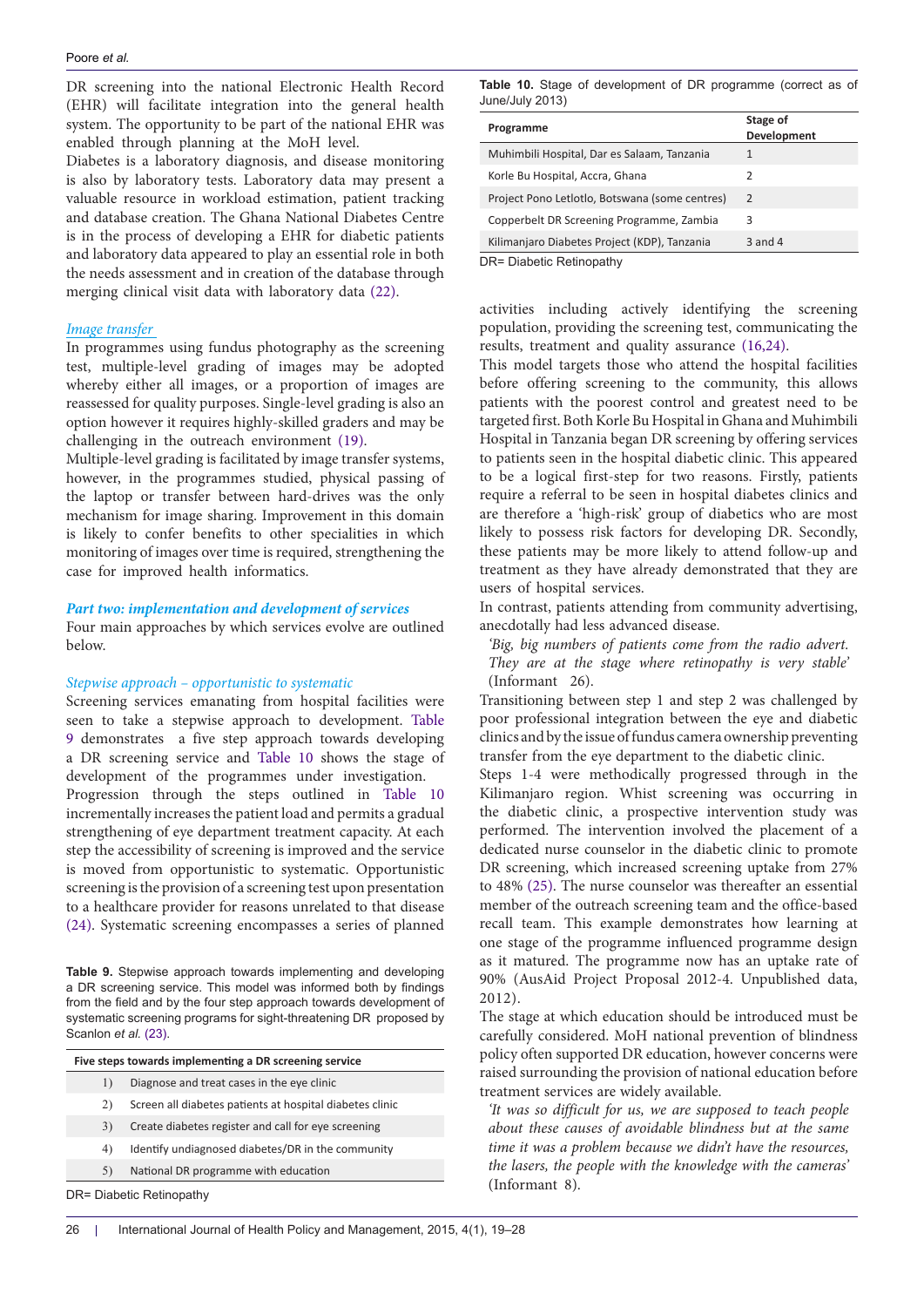# Poore *et al.*

# *Vertical to integrated*

Guidance for establishing integrated cervical cancer screening programmes suggest there may be benefits of implementing vertical services at the start of a programme and later aim towards integration. Limited staff are trained in the early days of a programme, however, as the programme matures, a greater number of skilled and experienced staff will enable the transition towards integrated services ([5](#page-8-7)).

Outreach screening in vertical programmes offered a supportive atmosphere for new graders and provided easy access to a second opinion in a setting where image transfer is not available.

*'Looking at the fine detail you need another person to be near so that what you can miss another person can pick it, especially if it is an early stage diabetic changes. So that there is some counter-checking'* (Informant 35).

New graders involved in the vertical programmes were expected to continue screening, between outreaches, in their normal clinical setting. However, when graders did not feel fully competent, this resulted in feelings of professional isolation.

'*On the grading, [at the referral hospital] it's easy because when a nurse is asked to take images there is an ophthalmologist seated next to the ophthalmic nurse. And the ophthalmologist will be able to read and explain a few things. But where I am coming from I would be there alone to wait for the ophthalmologist to come in two weeks'* (Informant 32).

# *Geographical coverage*

Experiences from cervical cancer screening programmes suggest that chances of success are increased by initially limiting the geographical scope of a new screening service to a well-defined area, with later expansion to other regions as resources permit ([5\)](#page-8-7). Restriction of geographical coverage was undertaken in the Copperbelt region of Zambia, however difficulties were faced after national publicity enticed patients from outside the region, overburdening the screening camps and treatment clinics.

Information from situation analyses can assist in mapping the areas of greatest need and identifying facilities with the greatest readiness to commence programmes ([5](#page-8-7)). Urban and peri-urban areas of SSA suffer the greatest prevalence of diabetes, [\(26,](#page-9-18)[27\)](#page-9-19) and therefore represent areas of greatest need for DR prevention services.

# *Adjusting the screening interval*

The ICO recommend that screening may be performed with either a yearly or two-yearly screening interval, [\(3](#page-8-5)) however all programmes investigated aimed to screen annually. A finding from the KDP was that despite planning to screen annually, on average patients were only attending every two years.

# **Conclusion**

Planning for sustainable, integrated and universally accessible services requires collaboration with ministerial departments representing all health system domains, and engagement with professional, education and licensing bodies. Screening services may evolve in various formats including:

• Expansion of geographical area;

- Shortening of the screening interval;
- Progression from an opportunistic to systematic service;
- Integration of the service into the healthcare system.

The WHO Health Systems Framework was utilised in this paper as the conceptual framework for analysis, however it could serve as an invaluable tool to ensure a systematic approach to planning DR screening services. There is a need for comprehensive guidance to be provided to programme managers in resource-poor settings drawing on experiences of establishing DR screening programmes in a variety of settings. Such guidance should address the topic of policymaking at the national level and provide practical guidance on moving from policy to the actual planning, implementation, development and monitoring of a screening programme.

# **Acknowledgements**

We are thankful to the five VISION 2020 LINK Institutions and their UK partners for their participation in data collection. We would like to thank the Sear Family Foundation for funding this project.

# **Ethical issues**

This study was conducted in accordance with the Declaration of Helsinki and written informed consent was obtained from each participant. Institutional Review Board approval was granted by the London School of Hygiene and Tropical Medicine.

# **Competing interests**

The authors declare that they have no competing interests.

# **Authors' contributions**

SP carried out data collection and analysis and drafted the manuscript. All authors contributed to the design, analysis and help with subsequent versions of the manuscript. MZ participated in the coordination of the fieldwork. SP wrote the first draft of the paper. AF edited the first draft and all authors finalised and approved the paper.

# <span id="page-8-1"></span>**Authors' affiliations**

<span id="page-8-2"></span><span id="page-8-0"></span><sup>1</sup>Royal Sussex County Hospital, Brighton, UK. <sup>2</sup>International Centre for Eye Health, International Centre for Evidence in Disability (ICED), London School of Hygiene and Tropical Medicine, London, UK. <sup>3</sup>VISION 2020 LINKS Programme, International Centre for Eye Health, London School of Hygiene and Tropical Medicine, London, UK.

# **References**

- <span id="page-8-3"></span>1. Zheng Y, He M, Congdon N. The worldwide epidemic of diabetic retinopathy. *Indian J Ophthalmol* 2012; 60: 428-31. doi: [10.4103/0301-4738.100542](http://dx.doi.org/10.4103/0301-4738.100542)
- <span id="page-8-4"></span>2. Burgess PI, Msukwa G, Beare N. Diabetic retinopathy in sub-Saharan Africa : meeting the challenges of an emerging epidemic. *BMC Med* 2013; 11: 157. doi: [10.1186/1741-7015-](http://dx.doi.org/10.1186/1741-7015-11-157) [11-157](http://dx.doi.org/10.1186/1741-7015-11-157)
- <span id="page-8-5"></span>3. International Council of Ophthalmology (ICO). ICO Guidelines for Diabetic Eye Care [internet]. 2014. Available from: [http://](http://www.icoph.org/resources/309/ICO-Guidelines-for-Diabetic-Eye-Care.html) [www.icoph.org/resources/](http://www.icoph.org/resources/309/ICO-Guidelines-for-Diabetic-Eye-Care.html)309/ICO-Guidelines-for-Diabetic-Eye-[Care.html](http://www.icoph.org/resources/309/ICO-Guidelines-for-Diabetic-Eye-Care.html)
- <span id="page-8-6"></span>4. Beran D, Yudkin JS. Diabetes care in sub-Saharan Africa. *Lancet* 2006; 368: 1689-95. doi: [10.1016/s0140-6736\(06\)69704-3](http://dx.doi.org/10.1016/s0140-6736(06)69704-3)
- <span id="page-8-7"></span>5. Alliance for Cervical Cancer Prevention (ACCp). *Planning and Implementing Cervical Cancer Prevention and Control Programs*. Geneva: WHO; 2004.
- <span id="page-8-8"></span>6. World Health Organization (WHO*). Everybody's Buisness. Strenthening Health Systems to Improve Health Outcomes. WHO's Framework For Action*. Geneva: WHO; 2007.